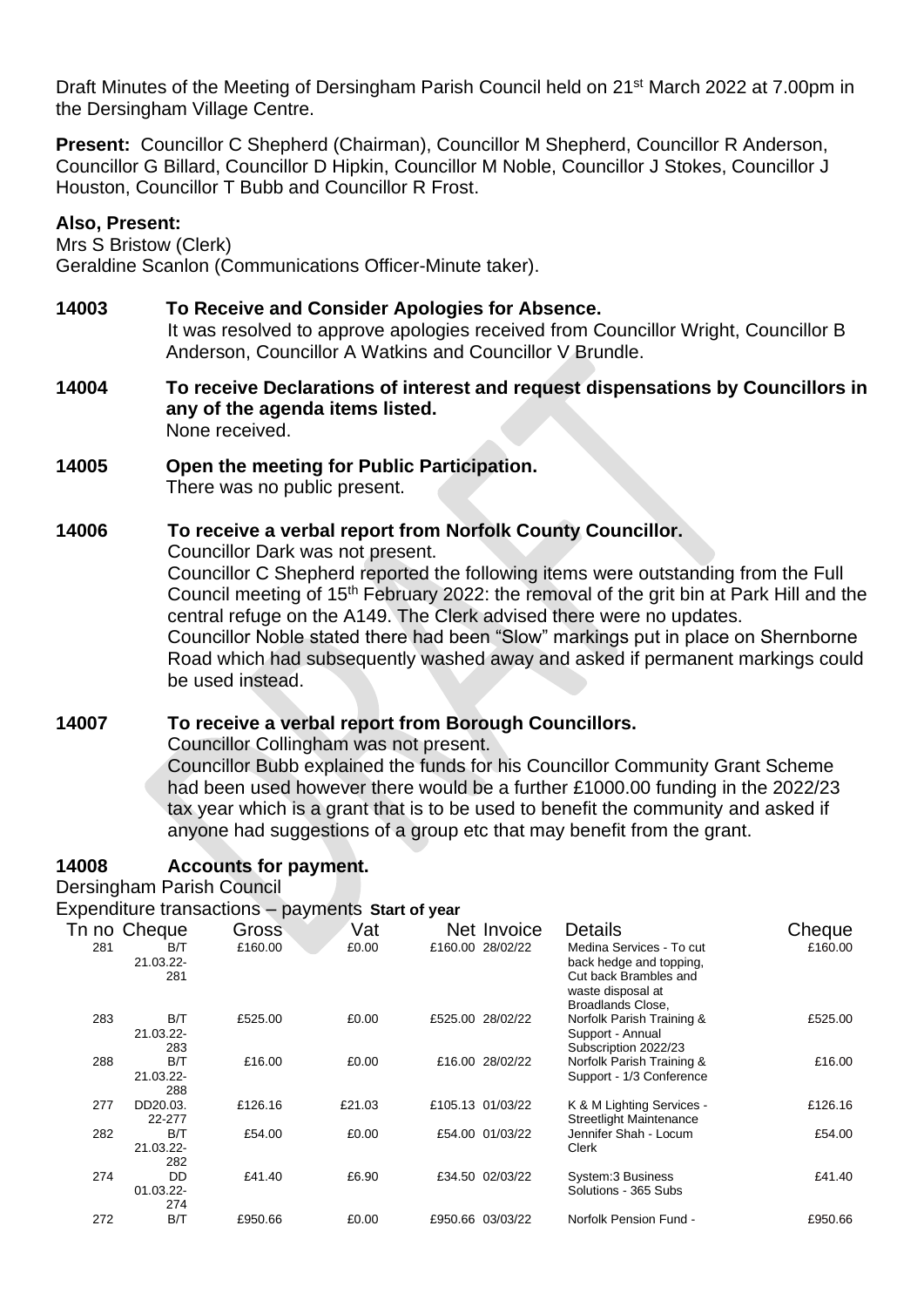|                | 21.03.22-        |                |                 |                    |                  |                          |                                                      |           |
|----------------|------------------|----------------|-----------------|--------------------|------------------|--------------------------|------------------------------------------------------|-----------|
|                | 272              |                |                 |                    |                  |                          |                                                      |           |
| $\mathbf{1}$   |                  | £185.51        | £0.00           | £185.51            |                  | Staff                    | Employees                                            |           |
| 2<br>276       | D/P              | £765.15        | £0.00           | £765.15            |                  | Staff                    | Employers                                            |           |
|                | 28.03.22-        | £1,013.50      | £0.00           | £1,013.50 03/03/22 |                  | Wages                    |                                                      | £1,013.50 |
|                | 276              |                |                 |                    |                  |                          |                                                      |           |
| 280            | D/P              | £1,663.30      | £0.00           | £1,663.30 03/03/22 |                  | Wages                    |                                                      | £1,663.30 |
|                | 28.03.22-        |                |                 |                    |                  |                          |                                                      |           |
|                | 280              |                |                 |                    |                  |                          |                                                      |           |
| 285            | B/T              | £1,486.45      | £0.00           | £1,486.45 03/03/22 |                  |                          | HMRC- PAYE - Months                                  | £1,486.45 |
|                | 21.03.22-        |                |                 |                    |                  | 10-12 PAYE               |                                                      |           |
|                | 285              |                |                 |                    |                  |                          |                                                      |           |
| 1              |                  | £442.20        | £0.00           | £442.20            |                  | Staff                    | <b>Employee PAYE</b>                                 |           |
| $\overline{c}$ |                  | £462.60        | £0.00           | £462.60            |                  | Staff                    | Employees NI                                         |           |
| 3              |                  | £581.65        | £0.00           | £581.65            |                  | <b>Staff</b>             | <b>Employers NI</b>                                  |           |
| 270            | B/T              | £8.50          | £0.00           |                    | £8.50 07/03/22   |                          | Barclays Bank - E-<br>Payment Plan Charges           | £8.50     |
| 271            | 04.03.22<br>B/T  | £80.00         | £0.00           |                    | £80.00 07/03/22  |                          | C & E Handyman                                       | £80.00    |
|                | 21.03.22-        |                |                 |                    |                  |                          | Services - Cleaning                                  |           |
|                | 271              |                |                 |                    |                  |                          |                                                      |           |
| 273            | B/T              | £45.00         | £0.00           |                    | £45.00 07/03/22  |                          | David Doman - War                                    | £45.00    |
|                | 21.03.22-        |                |                 |                    |                  | memorial                 |                                                      |           |
|                | 273              |                |                 |                    |                  |                          |                                                      |           |
| 278            | S/O              | £270.00        | £0.00           |                    | £270.00 07/03/22 |                          | C & E Handyman                                       | £270.00   |
|                | 07.03.22-        |                |                 |                    |                  |                          | Services - Cleaning                                  |           |
|                | 278              |                |                 |                    |                  |                          |                                                      |           |
| 284            | Cash             | £9.49          | £0.00           |                    | £9.49 09/03/22   |                          | Petty Cash - Top UP                                  | £9.49     |
|                | 21.03.22-        |                |                 |                    |                  |                          |                                                      |           |
|                | 284              |                |                 |                    |                  |                          |                                                      |           |
| 1<br>2         |                  | £5.09<br>£4.40 | £0.00           | £5.09<br>£4.40     |                  | <b>CNC</b><br><b>CNC</b> | Postage                                              |           |
| 279            | DD               | £285.49        | £0.00<br>£47.58 |                    | £237.91 15/03/22 |                          | <b>Black bags</b><br><b>OPUSEnergy - Streetlight</b> | £285.49   |
|                | 30.03.22-        |                |                 |                    |                  | Energy                   |                                                      |           |
|                | 279              |                |                 |                    |                  |                          |                                                      |           |
| 287            | D/P              | £125.70        | £20.95          |                    | £104.75 17/03/22 |                          | Viking Direct Ltd -                                  | £125.70   |
|                | 21.03.22-        |                |                 |                    |                  |                          |                                                      |           |
|                | 287              |                |                 |                    |                  |                          |                                                      |           |
| $\mathbf{1}$   |                  | £121.75        | £20.29          | £101.46            |                  | <b>CNC</b>               | <b>Print Cartridges</b>                              |           |
| $\overline{2}$ |                  | £3.95          | £0.66           | £3.29              |                  | <b>CNC</b>               | <b>Treasury Tags</b>                                 |           |
| 268            | S/O              | £88.33         | £0.00           |                    | £88.33 20/03/22  |                          | Jo Halpin Jones - Village                            | £88.33    |
|                | 20.03.22-        |                |                 |                    |                  |                          | Voice Honorarium                                     |           |
|                | 268              |                |                 |                    |                  |                          |                                                      |           |
| 290            | D/p<br>23.03.22- | £3,161.60      | £526.93         | £2,634.67 22/03/22 |                  |                          | Borough Council Of<br>King's Lynn & West             | £3,161.60 |
|                | 290              |                |                 |                    |                  |                          | Norfolk - Dog Bin                                    |           |
| 289            | B/T              | £630.00        | £105.00         |                    | £525.00 23/03/22 |                          | Local Toilet Hire Ltd -                              | £630.00   |
|                | 23.03.22-        |                |                 |                    |                  |                          | <b>Standard Plastic Event</b>                        |           |
|                | 289              |                |                 |                    |                  |                          | Toilets x 3 and Standard                             |           |
|                |                  |                |                 |                    |                  |                          | Plastic Disabled Toilet x 1                          |           |
| 269            | <b>DD</b>        | £13.40         | £2.23           |                    | £11.17 30/03/22  |                          | Utility Warehouse -                                  | £13.40    |
|                | 30.03.22-        |                |                 |                    |                  | Mobile Phone             |                                                      |           |
|                | 269              |                |                 |                    |                  |                          |                                                      |           |
| 275            | <b>DD</b>        | £49.14         | £8.19           |                    | £40.95 30/03/22  | <b>British</b>           |                                                      | £49.14    |
|                | 30.03.22         |                |                 |                    |                  |                          | Telecommunications -                                 |           |
| Total          |                  | £10,838.12     | £738.81         | £10,099.31         |                  |                          |                                                      |           |
|                |                  |                |                 |                    |                  |                          |                                                      |           |

Councillor C Shepherd reported a revised payments list had been circulated by the Clerk, which Councillors then discussed.

The Clerk advised she had received an invoice for the hire costs of the toilet for the recreation ground for the Queens Platinum Jubilee weekend, however the invoice did not show on the payments list as it had been invoiced to the event organiser not the Parish Council. The Clerk advised she would contact the toilet hire company to request a new invoice.

**It was resolved to approve the payments.**

#### **14009 Accounts up to 28th February 2022.**

Councillor C Shepherd advised Finance & Administration Committee meeting schedules for 8<sup>th</sup> March did not take place as it was inquorate. The accounts had been circulated to the committee members. Councillor M Shepherd had circulated his Internal Auditor Controllers report.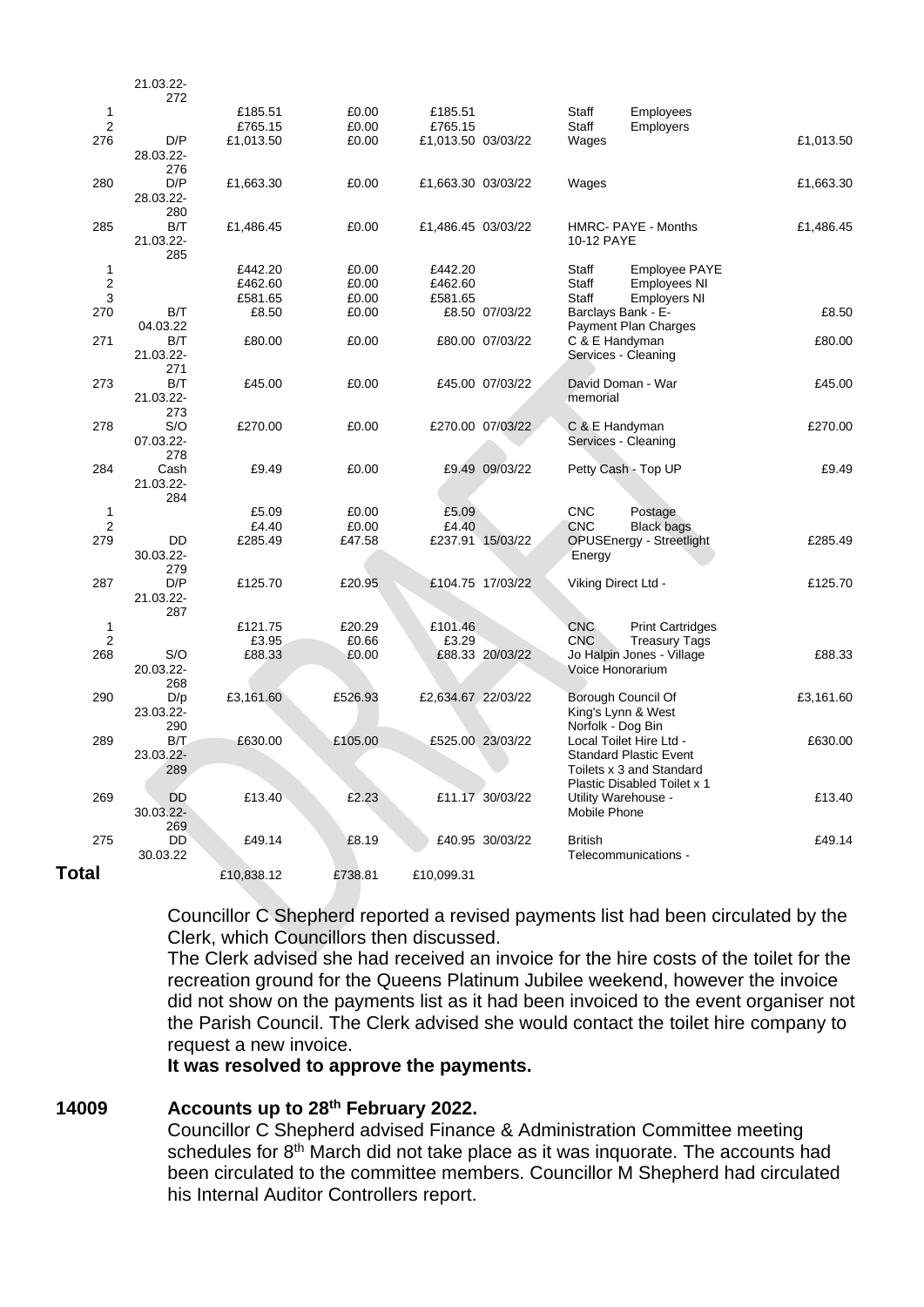He confirmed no discrepancies had been found, bank reconciliations to 28<sup>th</sup> February were in order and all reports were consistent.

### **14010 Minutes of the Meeting of Dersingham Parish Council held 15th February 2022.**  a) To approve the minutes.

The Clerk requested these minutes be deferred due to GDPR issues relating to comments the Clerk had made regarding previous sets of minutes.

### **It was resolved to defer the minutes.**

Councillor M Shepherd referred to minute 13984 and the action point for the Clerk regarding the Clerk – It was proposed to spend £4560 from the project reserves not to vire the money. The action point to vire the money was not necessary.

Councillor Houston referred to the 5 year plan for the recreation ground and asked what action had taken place regarding the legality of the proposal and said planning permission was required for the basketball hoops. Councillor C Shepherd advised planning permission would be sought under "lawful development" as it had for the Skatepark. Councillor Houston stated permission had not been sought for the basketball hoops to be erected previously. Councillor C Shepherd proposed the item be discussed within the Environment Committee. **It was resolved to approve the proposal.**

b) Action points – were discussed

# **14011 Notes of the Communications Committee meeting held 1 st March 2022.**

Councillor C Shepherd reported the following:

Councillor Bubb has volunteered to collate and produce a pull-out leaflet for the next edition of Village Voice detailing the celebrations to be held in the village for the Queens Platinum Jubilee.

It had been agreed to remove the Covid page from the Parish Council website and a working group is to be formed to discuss how the website will be run in the future. The working group will be Councillors C Shepherd, M Shepherd, R Anderson and Hipkin, along with the Clerk.

### **14012 Minutes of the Meeting of Dersingham Parish Council held 14th March 2022.** Councillor C Shepherd advised she had sent the notes of the meeting to the Clerk today and the minutes would be presented at the next Full Council Meeting.

# **14013 Minutes of the Planning Committee Meeting 7th March 2022.**

Councillor C Shepherd advised Councillor Hipkin had been nominated and approved as the new Planning Committee Chairman. Councillor C Shepherd stated the Committee had discussed three applications and no objections were made.

# **14014 Minutes of the Environment Committee Meeting held 7th March 2022.**

Councillor C Shepherd reported a Cypress Tree had been badly damaged in storm Eunice and was now unsafe. The Clerk had obtained quotes to have the tree removed. **It was resolved to accept the quote for £780.00 to remove the Cypress Tree.**

# **14015 Minutes of the Staffing Committee Meeting held 14th March 2022.**

Councillor C Shepherd reported Staffing had agreed both staff salaries and pension payments.

# **14016 Chairman's Report.**

Councillor C Shepherd advised, to sign off the WREN grant, she had met with their representative, there were no issues raised.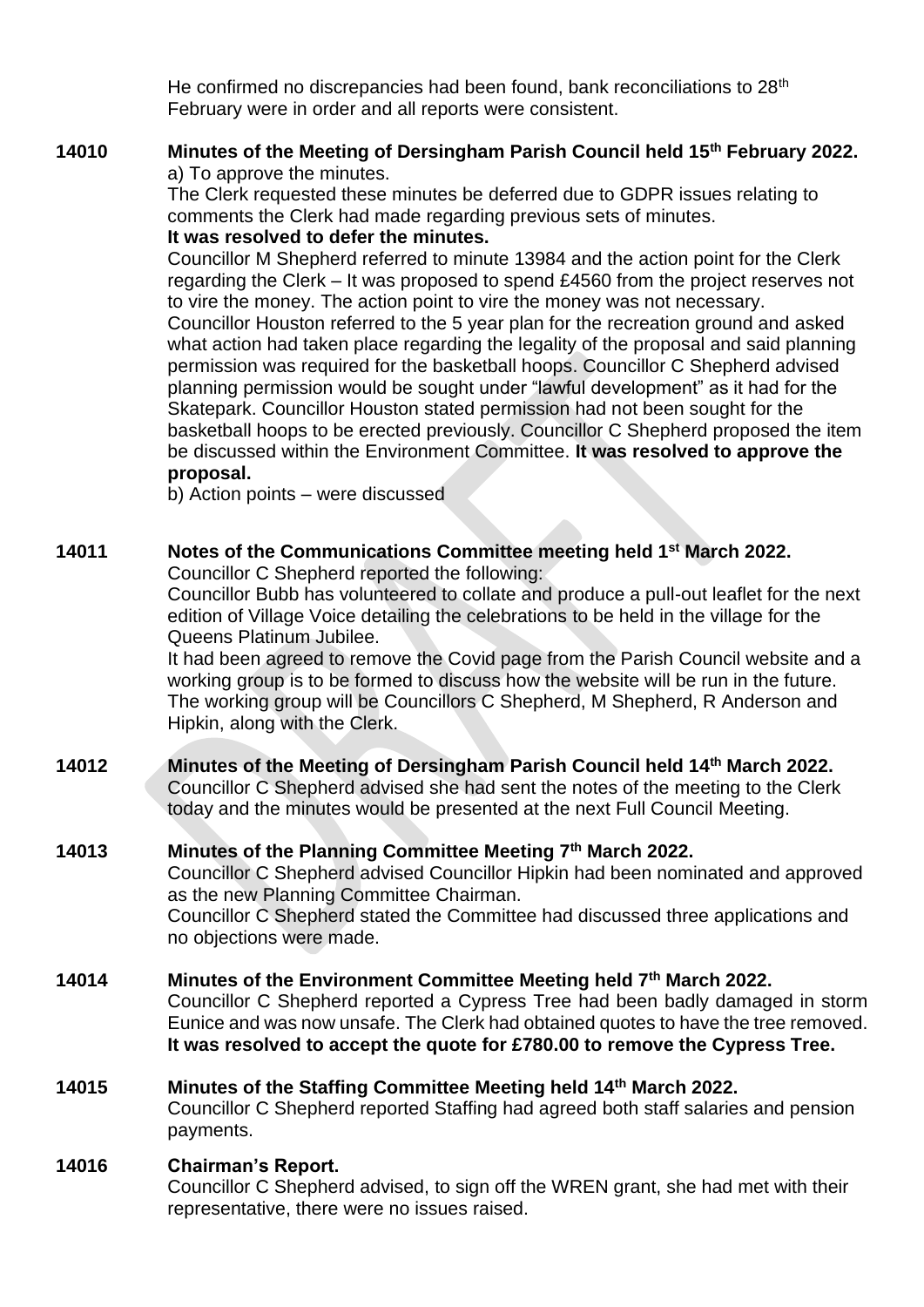During storm Eunice a tree in the neighbouring garden to the Centre, may have been damaged making it unsafe. DVCA trustees had discussed the matter and asked Councillor C Shepherd to make contact regarding the tree, therefore she requested Councillors approval for her to contact the neighbour. **It was resolved for Councillor C Shepherd to contact the neighbour.**

Councillor C Shepherd stated a date for the Annual Parish Meeting needed to be established and asked if Councillors wished to invite a guest speaker to attend for a discussion about speeding in the village. After discussion the Clerk advised she would contact Mr Wheeler regarding availability of the centre.

### **14017 Clerk – RFO Report.**

The Clerk advised she had nothing to report.

# **14018 Clerks Report on SLCC Conference.**

The Clerk advised she had begun writing her report but due to time restraints had been unable to complete it and asked for the item to be deferred to the next Full Council meeting.

**14019 Queens Platinum Jubilee.** Councillor C Shepherd advised there was no update.

### **14020 Applications and Determinations.**

**All applications can be viewed, commented on, online at the Borough Council's Planning Portal.** online.west-norfolk.gov.uk/online-applications/

Applications:

None Received.

Determinations:

21/02440/F Application for proposed single storey extension to dwelling house 2 Fern Hill, Dersingham – **Granted.**

21/02448/F Application for single storey extension to existing dwelling house 48 Queen Elizabeth Drive, Dersingham – **Granted.**

22/00027/F Application for single storey side and rear extension with first floor rear dormer extension/conversion and alterations at 33 Queen Elizabeth Drive, Dersingham – **Granted.**

### **14021 Correspondence.**

None received.

**14022 Items for inclusion on the next agenda.**  Councillor C Shepherd asked if any Councillors had items for the next meeting to inform the Clerk.

### **14023 Date & Place of next meeting.**  25th April 2022 at 7.00pm, Garden Room, Dersingham Village Centre. Councillor C Shepherd asked the Clerk to circulate a list of forthcoming meetings to

all Councillors.